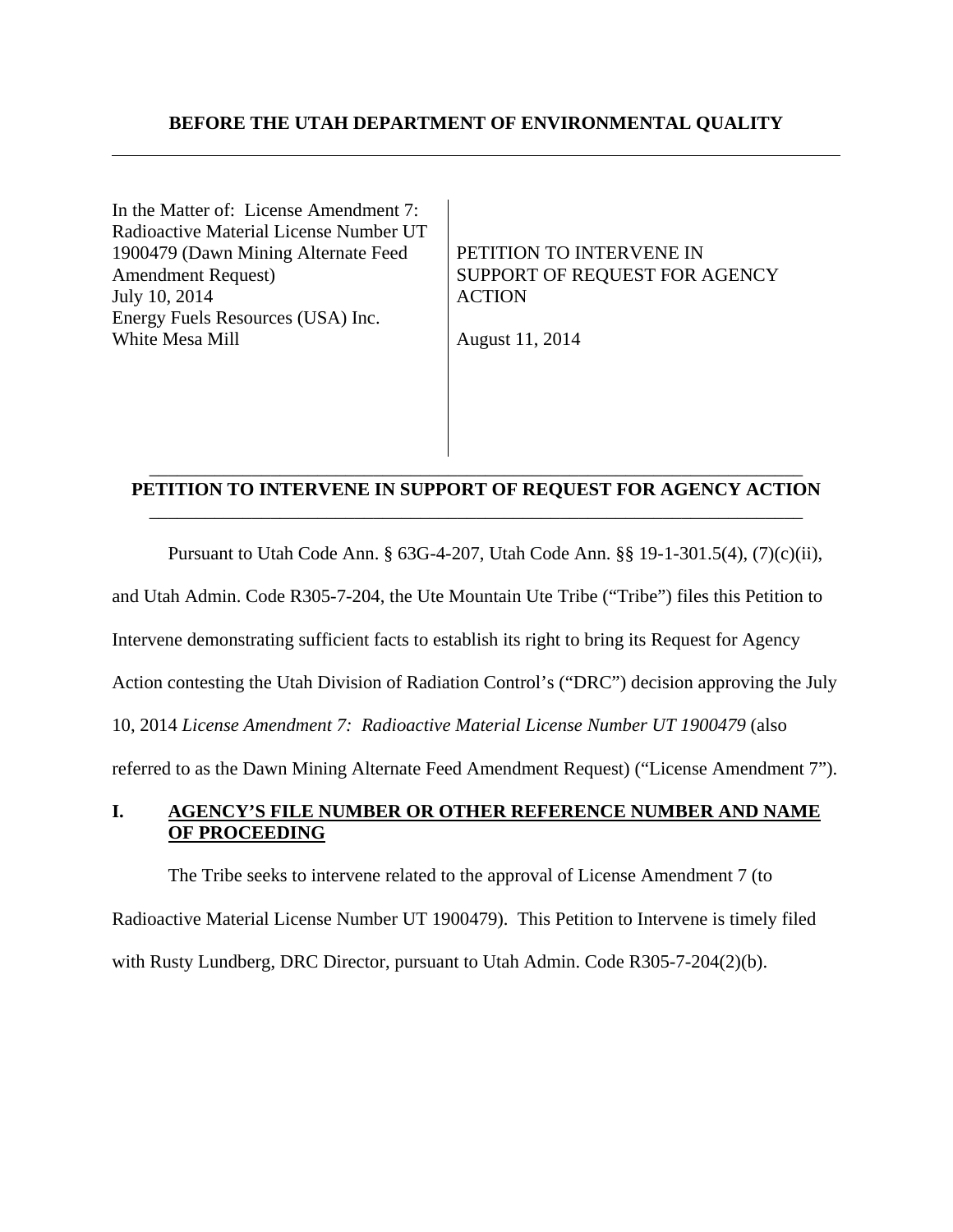# **II. STATEMENT OF FACTS DEMONSTRATING THAT THE TRIBE HAS LEGAL INTERESTS SUBSTANTIALLY AFFECTED BY LICENSE AMENDMENT 7 AND THAT THE TRIBE IS QUALIFIED TO INTERVENE RELATED TO LICENSE AMENDMENT 7**

### **A. INTRODUCTION**

Utah Code Ann. § 63G-4-207(1)(c) and Utah Admin. Code R305-7-204(1)(a) require a person who wishes to intervene in a formal adjudicative proceeding to file a statement of facts demonstrating that the petitioner's legal rights or interests are substantially affected by the formal adjudicative proceeding or that the petitioner qualifies as an intervenor under any provision of law. *See also* Utah Code Ann. § 19-1-301.5(7)(c)(ii) (requiring that the petitioner demonstrate that the petitioner's legal interests may be substantially affected by the permit review adjudicative proceeding and that the interests of justice and the orderly and prompt conduct of the permit review adjudicative proceeding will not be materially impaired by allowing the intervention). Utah Code Ann. § 19-1-301.5(7)(c)(ii)(C) and Utah Admin. Code R305-7-204(1)(a) also require that the petitioner's request for agency action raise issues or arguments preserved in accordance with Utah Code Ann. §§ 19-1-301.5(4) (which requires that the petitioner has provided sufficient public comments to preserve the right to intervene or contest an agency order).

To demonstrate that the Tribe is entitled to file the accompanying Request for Agency Action, the Tribe will demonstrate that: (1) the Tribe has legal interests that are substantially affected by the DRC's agency action on License Amendment 7, as evidenced by the facts and by the Tribe demonstrating that it can establish both traditional standing and alternative standing under Utah case law; (2) the interests of justice and the orderly and prompt conduct of the permit review adjudicative proceeding will not be materially impaired by allowing the proposed intervention; and (3) the Tribe properly preserved its right to intervene by timely filing public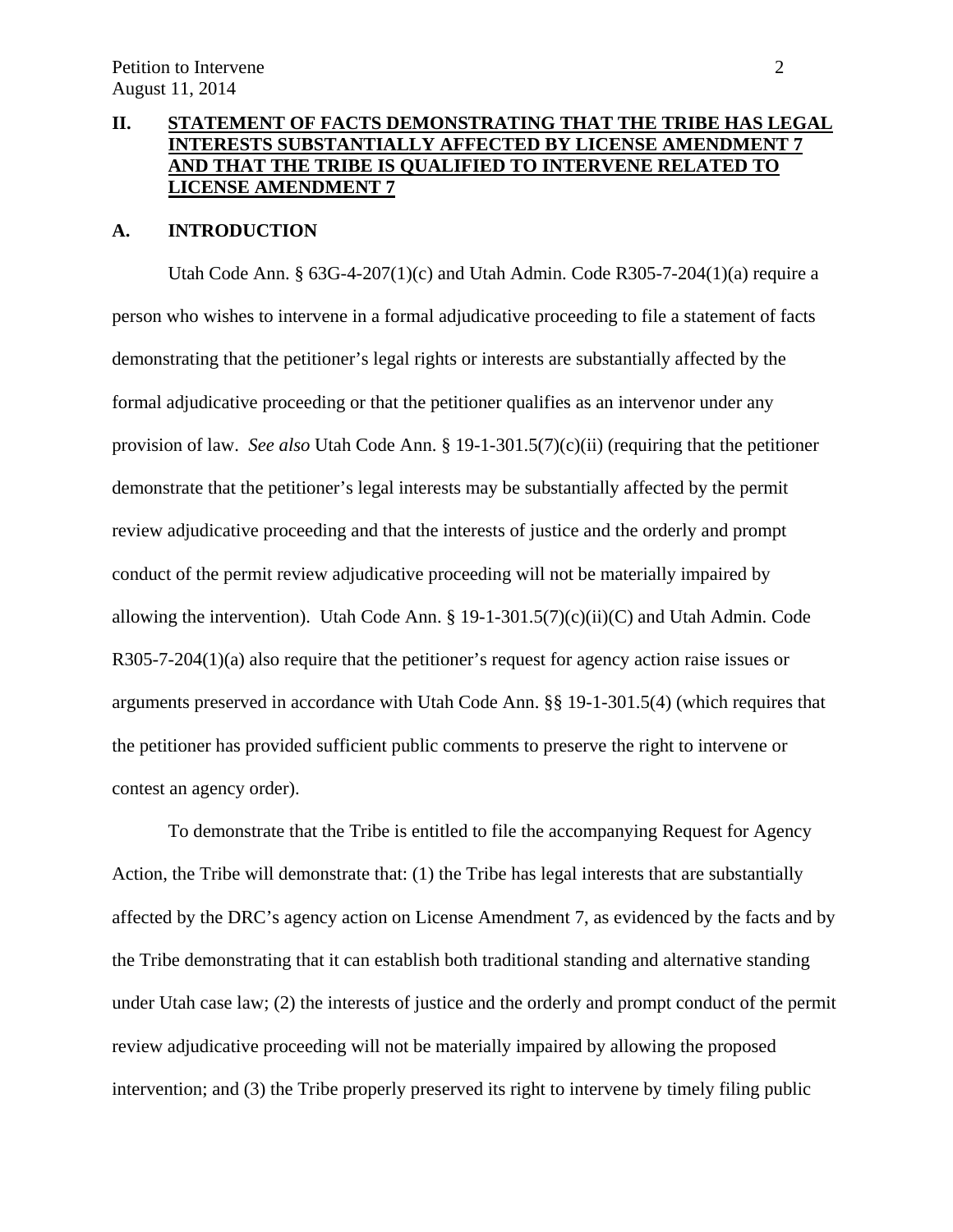comments on License Amendment 7 and by consistently filing public comments in every available DRC forum to provide the DRC sufficient information to fully consider the substance and significance of the Tribal concerns.

# **B. THE TRIBE HAS LEGAL INTERESTS THAT ARE SUBSTANTIALLY AFFECTED BY THE DRC'S AGENCY ACTION APPROVING LICENSE AMENDMENT 7**

### 1. STATEMENT OF FACTS DEMONSTRATING IMPORTANT LEGAL INTERESTS

The Ute Mountain Ute Tribe is a federally-recognized Indian tribe with lands located in southwestern Colorado, northwestern New Mexico, and southeast Utah. There are two Tribal communities on the Ute Mountain Ute Reservation: Towaoc, in southwestern Colorado, and White Mesa, which is located in Utah within three miles of the White Mesa Mill ("WMM") facility. The lands comprising the White Mesa community are held in trust for the Tribe and for other individual Tribal member owners. The Tribe has jurisdiction (as a federally-recognized tribal government) over Tribally-owned lands, Tribal member-owned lands, and members of the Ute Mountain Ute Tribe who live in the White Mesa community. Under the Tribe's Constitution, the Tribal Council is responsible for, among other things, the management and protection of Tribal lands and for the protection of public peace, safety, and welfare.

 Ute Mountain Ute Tribal Members ("UMU Tribal Members") have lived on and around White Mesa for centuries and intend to do so forever. The community of White Mesa depends on groundwater resources buried deep in the Navajo aquifer for its municipal (domestic) needs. UMU Tribal members also make use of the perched (shallow) aquifer near the WMM facility and near the White Mesa Community for drinking and ceremonial use as well as indirect uses through livestock watering and the harvesting of wildlife and plants. UMU Tribal Members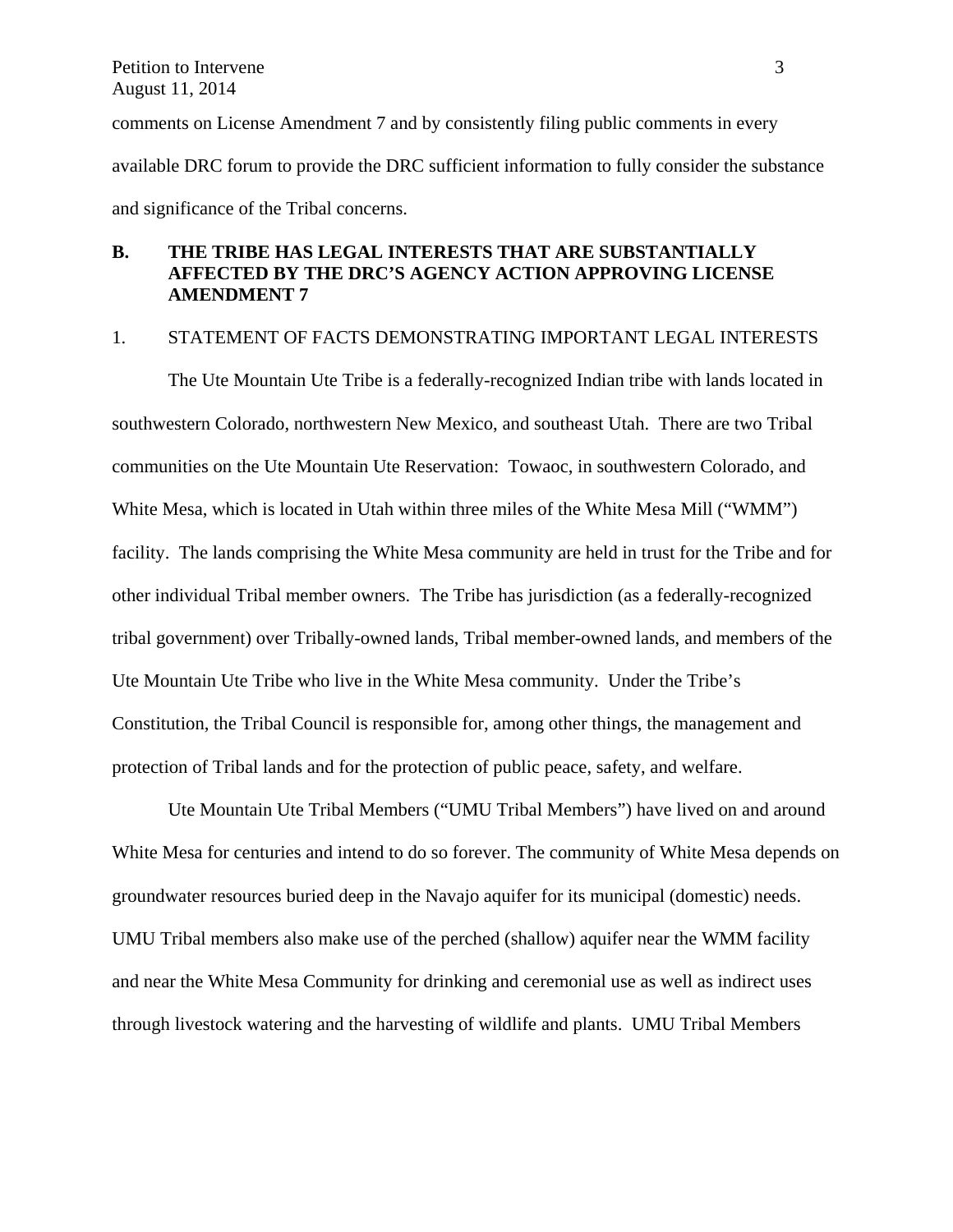#### Petition to Intervene 4 August 11, 2014

continue traditional practices, which include hunting and gathering and using the land, plants, wildlife and water in ways that are integral to their culture.

 The White Mesa Tribal community is located approximately three miles south of the WMM facility. The WMM is located on Ute aboriginal lands, and its upgradient location from the Tribal community means that contamination from WMM facility operations generally flows through ground and surface water towards the Tribal community. The Tribe has a strong interest in maintaining the long-term quality of land and natural resources and preventing short-term users like Energy Fuels Resources (USA) Inc. ("EFRI") from polluting Tribal lands, members, and resources and making aboriginal and Tribal lands uninhabitable for future generations of Tribal members.

The Tribe's legal interests in protecting Tribally-owned lands, Tribal member owned lands, and the public peace, safety, and welfare of UMU Tribal Members who live in White Mesa and adjacent to the WMM are substantially affected by the DRC's approval of License Amendment 7, which, for reasons explained in the accompanying Request for Agency Action, is contrary to applicable law, is arbitrary and capricious and beyond the tolerable limits of reason, and is based on determinations that are not supported by substantial evidence when viewed in light of the whole record. The DRC's refusal to renew the WMM's radioactive materials license (and impose additional license conditions to require EFRI to address ongoing and uncontrolled contamination and serious operational deficiencies at the WMM facility) prior to issuing License Amendment 7, and DRC's assertions related to environmental contamination and risks to human health at the WMM facility (contained in the UTAH DIV. OF RADIATION CONTROL, PUBLIC PARTICIPATION SUMMARY, DAWN MINING ALTERNATE FEED AMENDMENT REQUEST, ENERGY FUELS RESOURCES (USA) INC. (ENERGY FUELS) (UTAH RADIOACTIVE MATERIAL LICENSE UT 1900479), WHITE MESA URANIUM MILL, SAN JUAN COUNTY UTAH(2014) *available at*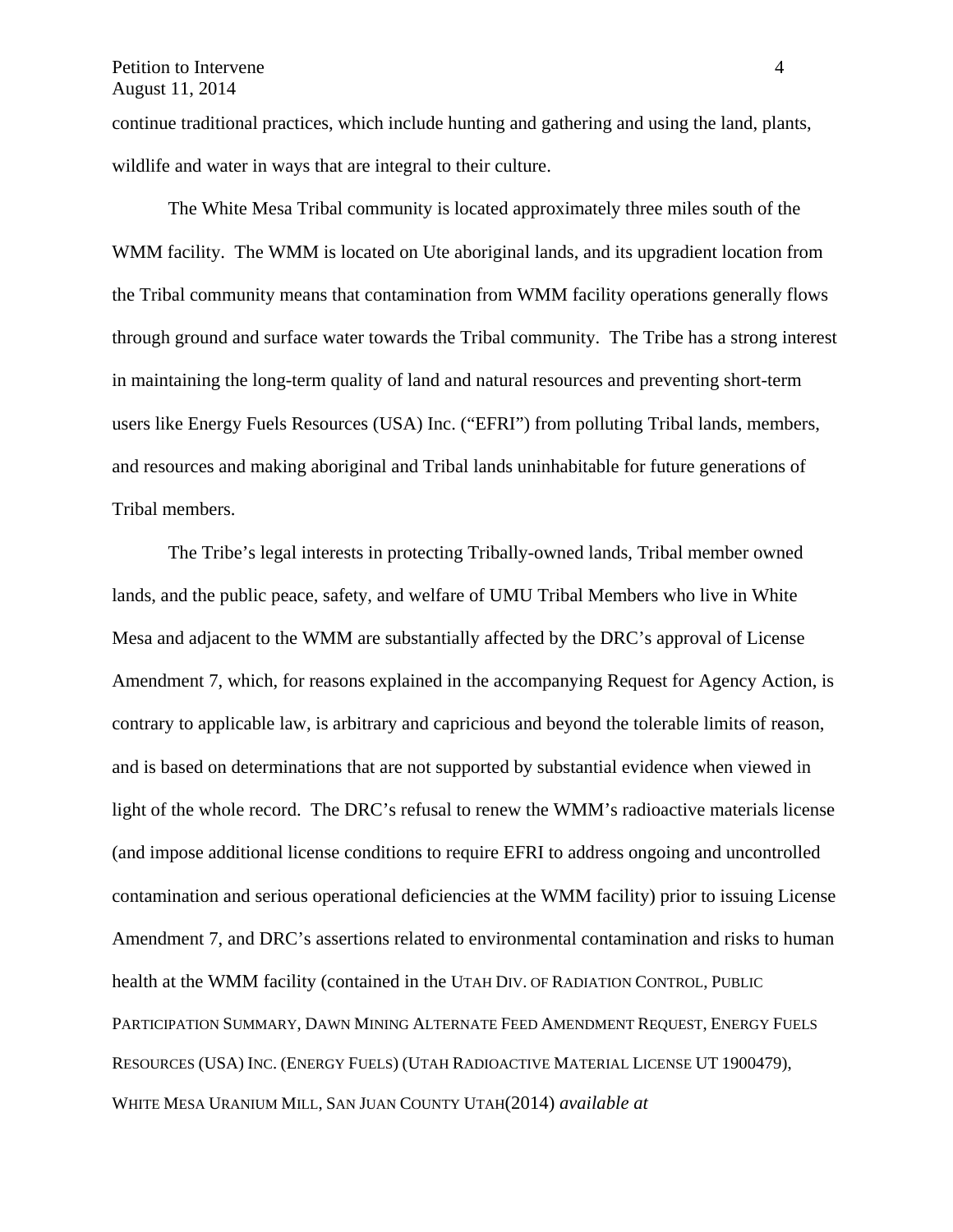http://www.deq.utah.gov/businesses/E/energyfuels/docs/2014/07Jul/EnergyFuelsDawnMiningPP Summary61014.pdf ("PPS")) create a significant risk that WMM activities will harm Tribal lands, Tribal resources, and Tribal members.

## 2. THE TRIBE CAN DEMONSTRATE THAT IT HAS STANDING TO INTERVENE UNDER BOTH THE "TRADITIONAL" AND "ALTERNATIVE" TESTS PROVIDED BY UTAH LAW

 In support of the Tribe's claims that it has legal interests that are substantially affected by the DRC's action approving License Amendment 7 and that the Tribe qualifies to intervene in this docket, the Tribe now demonstrates that it can meet both the "traditional" and "alternative" tests for standing under Utah law. *See Utah Chapter of the Sierra Club v. Utah Air Quality Bd.*, 2006 UT 74, ¶18. Under the "traditional" or "distinct and palpable injury" test, an entity bringing a request for agency action must assert: (1) the entity has been or will be adversely affected by the challenged actions; (2) there is a causal relationship between the injury and the relief requested; and (3) the relief requested is substantially likely to redress the injury caused. *See id*. (citing *Jenkins v. Swan*, 675 P.2d 1145, 1150 (Utah 1983)). The Tribe can demonstrate injury in this case. The DRC's approval of License Amendment 7 and the DRC's PPS determinations regarding the nature and extent of environmental contamination and risk to human health threaten a distinct and palpable injury to Tribal lands, the Tribal government, and to Tribal members who live in White Mesa and use Tribal lands and natural and water resources.

 The Tribe can also demonstrate the redressibility and causation elements of the traditional test. The DRC is charged with evaluating the environmental impacts of License Amendment 7 and with minimizing the danger to public health and safety or the environment and ensuring that the issuance of the license will not be inimical to the health and safety of the public. Utah Admin. Code R-313-24-3, R-313-22-33. The Tribe's injuries imminently result from the DRC's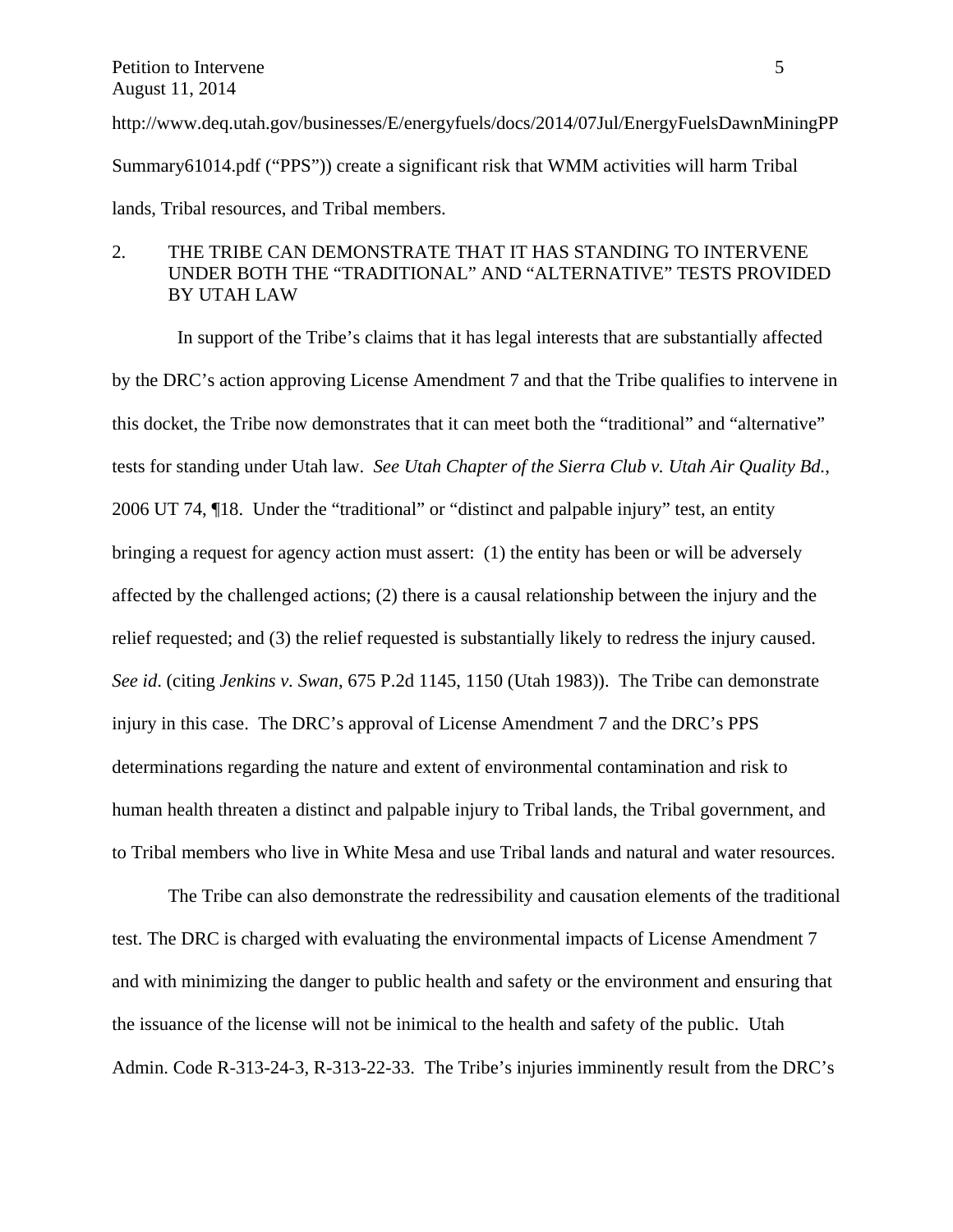Petition to Intervene 6 August 11, 2014

failure and refusal to properly evaluate the environmental impacts of License Amendment 7 or to ensure that the Revised License UT 1900469 minimizes danger to public health and safety or the environment. Thus, a causal connection exists between the DRC's approval of License Amendment 7 and the Tribe's injuries. Finally, the Tribe seeks to remand License Amendment 7 and the PPS to DRC for revisions consistent with the requested relief outlined in Section III, *infra*. The requested relief will redress the Tribe's injuries.

Under the alternative standing test, an entity requesting agency action must establish: (1) that it is the appropriate party to raise the issue in the dispute; and (2) that the issues the party seeks to raise are of "sufficient public importance." *Sierra Club,* 2006 UT 74, ¶¶36, 39. Here, the Tribe is the appropriate party to raise the issues in the accompanying Request for Agency Action because it is responsible for protecting Tribal and Tribal member-owned air, land and water resources and because it is responsible for the health and welfare of its members. In addition, the Tribe believes that it is the only party willing and able to bring a Request for Agency Action on the issues raised in the accompanying Request for Agency Action, and the Tribe has both the interest and the expertise necessary to investigate and review all legal and factual questions relating to License Amendment 7. *See id.* at ¶42.

The issues the Tribe raises in this Request are of great public importance. Issuing a license amendment to an outdated radioactive materials license without properly assessing environmental impacts of the license amendment or ensuring that the revised license adequately protects human health and the environment poses a serious public health threat to Tribal members and members of other communities surrounding the WMM and a long-term contamination risk to the land, water resources, and economic development activities of these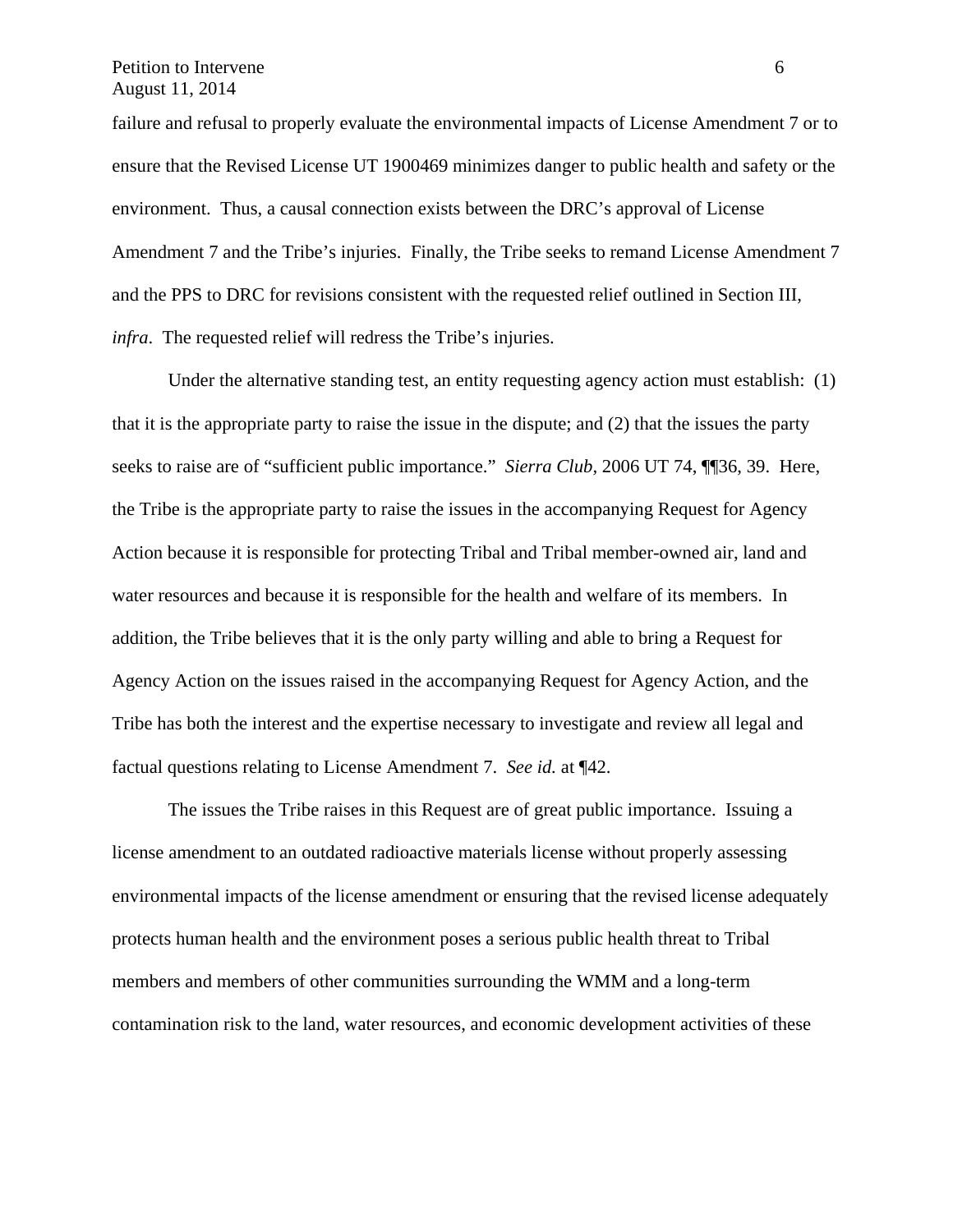surrounding communities. As such, the Tribe has proper alternative standing to resolve this important matter in front of the Utah Department of Environmental Quality ("DEQ").

# **C. THE INTERESTS OF JUSTICE AND THE ORDERLY AND PROMPT CONDUCT OF THE PERMIT REVIEW PROCEEDING WILL NOT BE MATERIALLY IMPAIRED BY ALLOWING THE PROPOSED INTERVENTION AND THE TRIBE'S REQUEST FOR AGENCY ACTION**

Under Utah Code Ann. §§ 19-1-301.5(4),  $(7)(c)(ii)(b)$ , a person who seeks standing in a permit review proceeding must, in the petition to intervene, demonstrate that the interests of justice and the orderly and prompt conduct of the permit review proceeding will not be materially impaired by allowing the intervention. *See also* Utah Code Ann. § 63G-4-207(2)(b) (providing the standards for granting intervention and stating that the presiding officer shall grant a petition for intervention if, among other items, the interests of justice and the orderly and prompt conduct of the adjudicative proceedings will not be materially impaired by allowing the intervention).

The Tribe can demonstrate that the interests of justice and the orderly and prompt conduct of License Amendment 7 support the Tribe's proposed intervention. By filing its Petition to Intervene and its Request for Agency Action, the Tribe is properly seeking exhaustion of its administrative remedies relative to License Amendment 7. *See, e.g.*, Utah Admin. Code R305-7-203(6) (stating that failure to file a Request for Agency Action within the proper time period "waives any right to contest the permit order or to seek judicial review"). Because of the risks that License Amendment 7 and the DRC's PPS determinations pose to Tribal legal interests, and because of the public importance of the issues raised in the Tribe's Request for Agency Action, the interests of justice support the Tribe's intervention and initiation of this round of administrative review.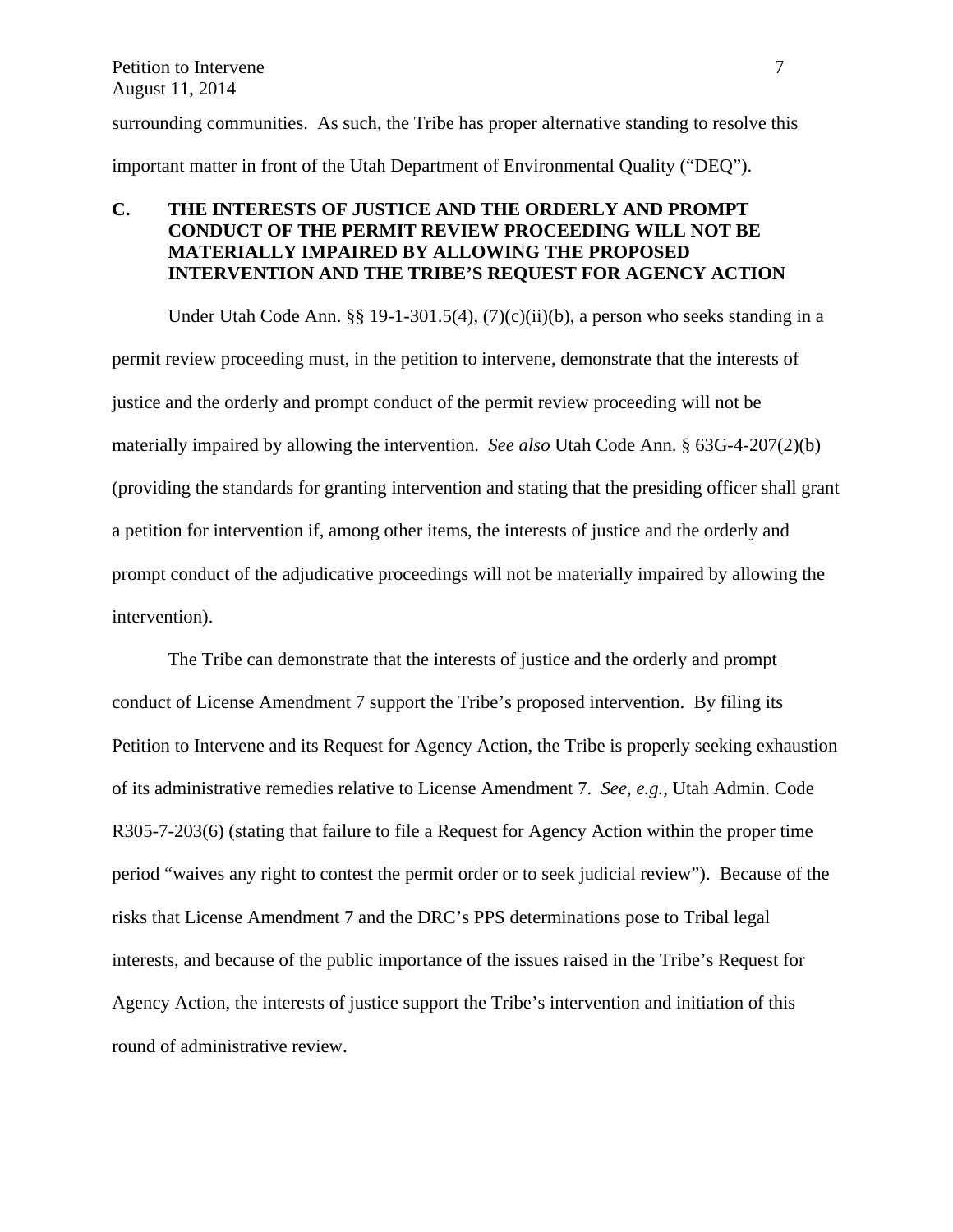Additionally, the Tribe notes that it is not currently interfering with the orderly and prompt conduct of License Amendment 7 because the Tribe is not seeking a stay of License Amendment 7 under Utah Code Ann. § 19-1-301.5(15) or Utah Admin. Code R-305-7-217. For these reasons, under Utah Code Ann. §§ 19-1-301.5(4), (7)(c)(ii)(b) the Tribe can demonstrate that the interests of justice and the orderly and prompt conduct of the permit review proceeding support the Tribe's proposed intervention.

# **D. THE TRIBE PROPERLY PRESERVED ITS RIGHT TO INTERVENE BY TIMELY FILING DETAILED PUBLIC COMMENTS RELATING TO LICENSE AMENDMENT 7 AND BY CONSISTENTLY FILING EXTENSIVE PUBLIC COMMENTS IN EVERY AVAILABLE DRC FORUM TO PROVIDE THE DRC SUFFICIENT INFORMATION TO FULLY CONSIDER THE SUBSTANCE AND SIGNIFICANCE OF THE TRIBAL CONCERNS**

 Utah Code Ann. §§ 19-1-301.5(4), (7)(c)(ii)(C) and Utah Admin. Code R305-7-204 require petitioners to provide sufficient public comments to preserve the right to intervene or contest an agency order. Here, the Tribe filed extensive public comments regarding License Amendment 7 on October 21, 2013. The Tribe has also filed extensive comments with DRC and the Utah Division of Air Quality (as well as filing two other Requests for Agency Action) that contained even more extensive comments and supporting documentation regarding the Tribe's concerns about environmental contamination and impacts to human health caused by the operation of the WMM facility. *See* Exhibit A to the Request for Agency Action. These comments provided sufficient information to allow DRC to fully consider the substance and significance of the Tribe's concerns before making a determination on License Amendment 7.

## **III. REQUEST FOR RELIEF**

Based on the above, the Tribe respectfully requests that: (1) the determinations listed in the responses to the Tribe's public comments contained in the Public Participation Summary be reversed and vacated; and (2) the approval of License Amendment 7 be reversed and remanded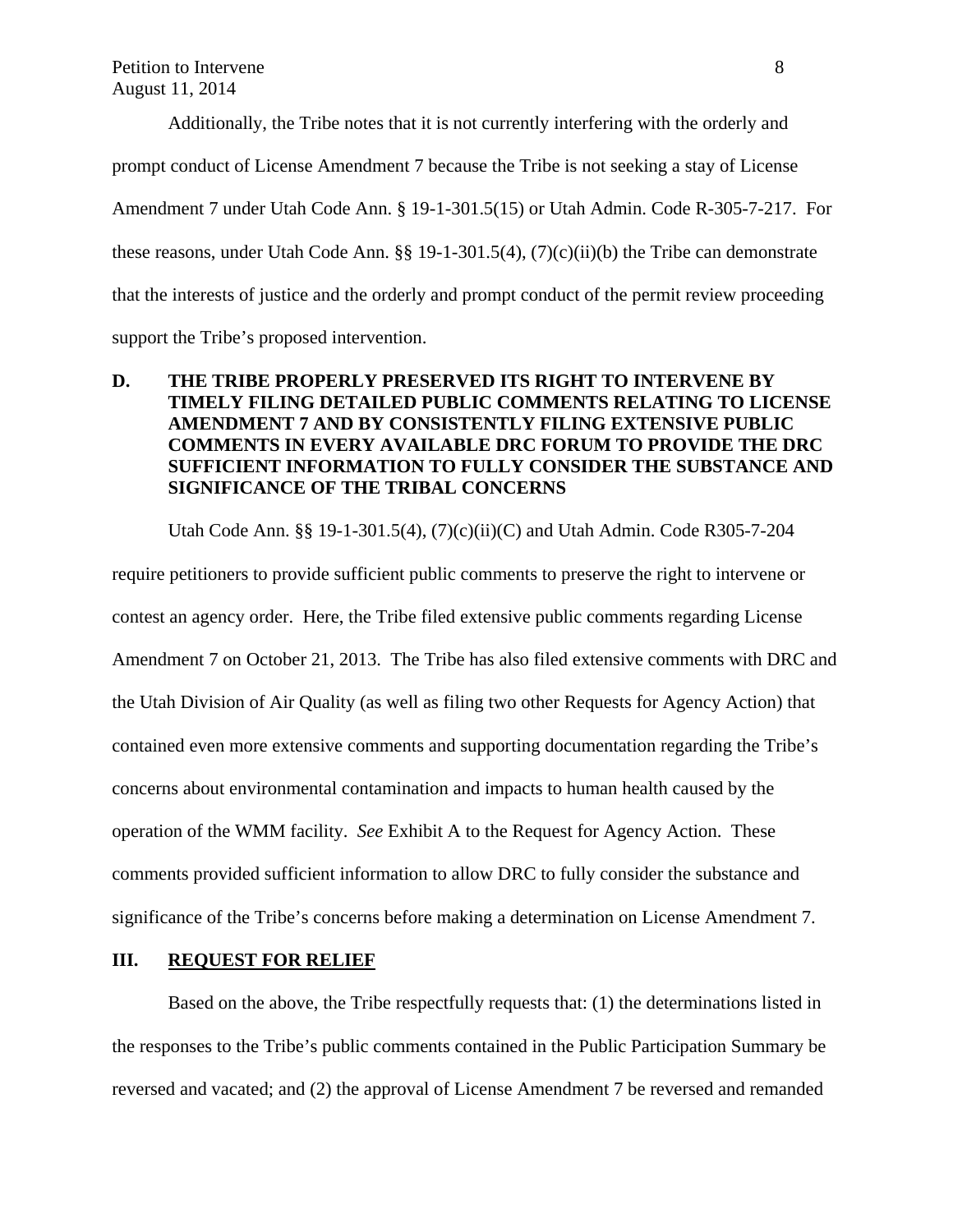Petition to Intervene 9 August 11, 2014

to the DRC with instructions that the DRC renew the WMM's radioactive materials license (and impose additional license conditions to require EFRI to address ongoing and uncontrolled contamination and serious operational deficiencies at the WMM facility) prior to issuing License Amendment 7 or other major license amendments.

Dated: August 11, 2014

H. Michael Walle

Special Counsel Ute Mountain Ute Tribe Utah Bar # 1784

/s/ Celene Hawkins Celene Hawkins Associate General Counsel Ute Mountain Ute Tribe